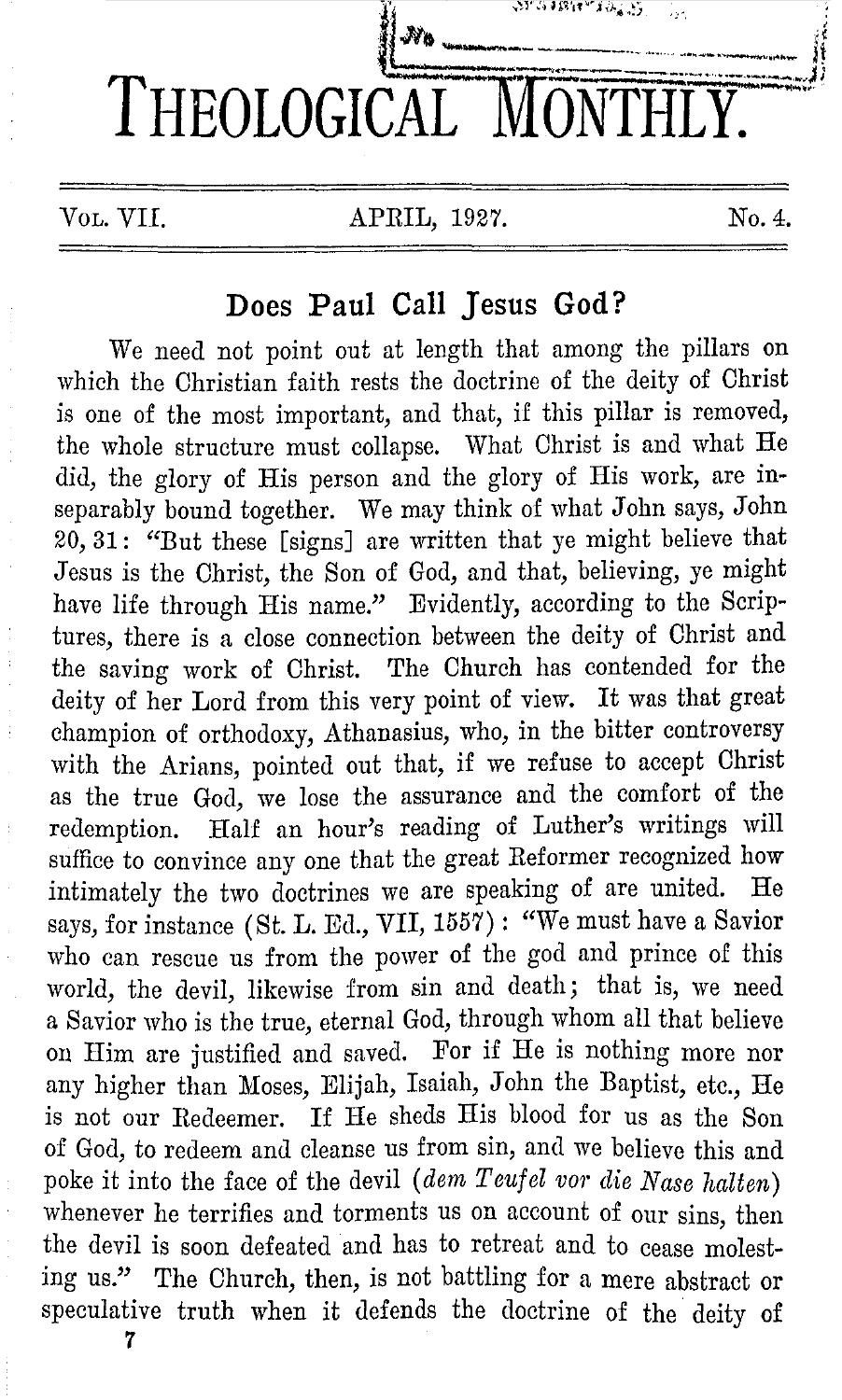# **Vacation-Schools of Religion.**

THEO. GRAEBNER, St. Louis, Mo.

## **I. Introductory and Historical.**

"The primary responsibility and obligation of the Church, standing above all other responsibilities and obligations whatsoever, is the religious education of its childhood and youth."

The quotation is from *The New Program of Religions Education,* by George Herbert Betts, (University 0£ Southern California), Abingdon Press, 1924. That the Protestant churches generally have £ailed to recognize this paramount responsibility is being more and more folly recognized. In his little book *The Weelc-day Ohttrch School* (Presbyterian Board 0£ Publication  $1921)$  Walter A. Squires called attention to the inadequacy of present-day agencies 0£ religious education. Commenting on this book, the *Presbyterian* said October 20, 1921: "In no respect has the modern Church £ailed more signally than in the exercise of its teaching function. A generation is growing up that is all but totally ignorant of Christianity and its significance. Even those who have been reared under the influence 0£ our Protestant churches are, as a class, ignorant 0£ the most primary facts and */*  truths of the Christian religion. This 0£ itself would seem to indicate that our present educational agencies are woefully inadequate." As for the children in the Sunday-schools, "most do not receive over twenty-five hours of instruction throughout the year, and even that meager instruction lacks any continuity." Rev. Ford C. Ottman, Presbyterian Fundamentalist, New York, said five years ago: "There is much talk of Christian education, but little in the way 0£ accomplishment. Where shall we find such instruction given? Not in the home, except in rare instances. Not in the Sabbath-school, again with exceptions, with its large percentage 0£ hopelessly incompetent teachers. Not in the public schools, which will have none 0£ it. The Roman Catholic Church has been clever enough to discern the need and make provision to meet it. The Protestant Church is vociferous in protest and almost barren in accomplishment. The problem of Christian education will remain an unsolved problem until the Christian Church makes provision for adequate Christian instruction." The *Churchman* (Episcopal), in 1921, printed an article by Rev. R. P. Kreitler voicing the same sentiment. Rev. Kreitler said: "Frankly, one hesitates to disagree with the broad statement made by our own Department of Religious Education in its pamphlet (No. 4,600) on the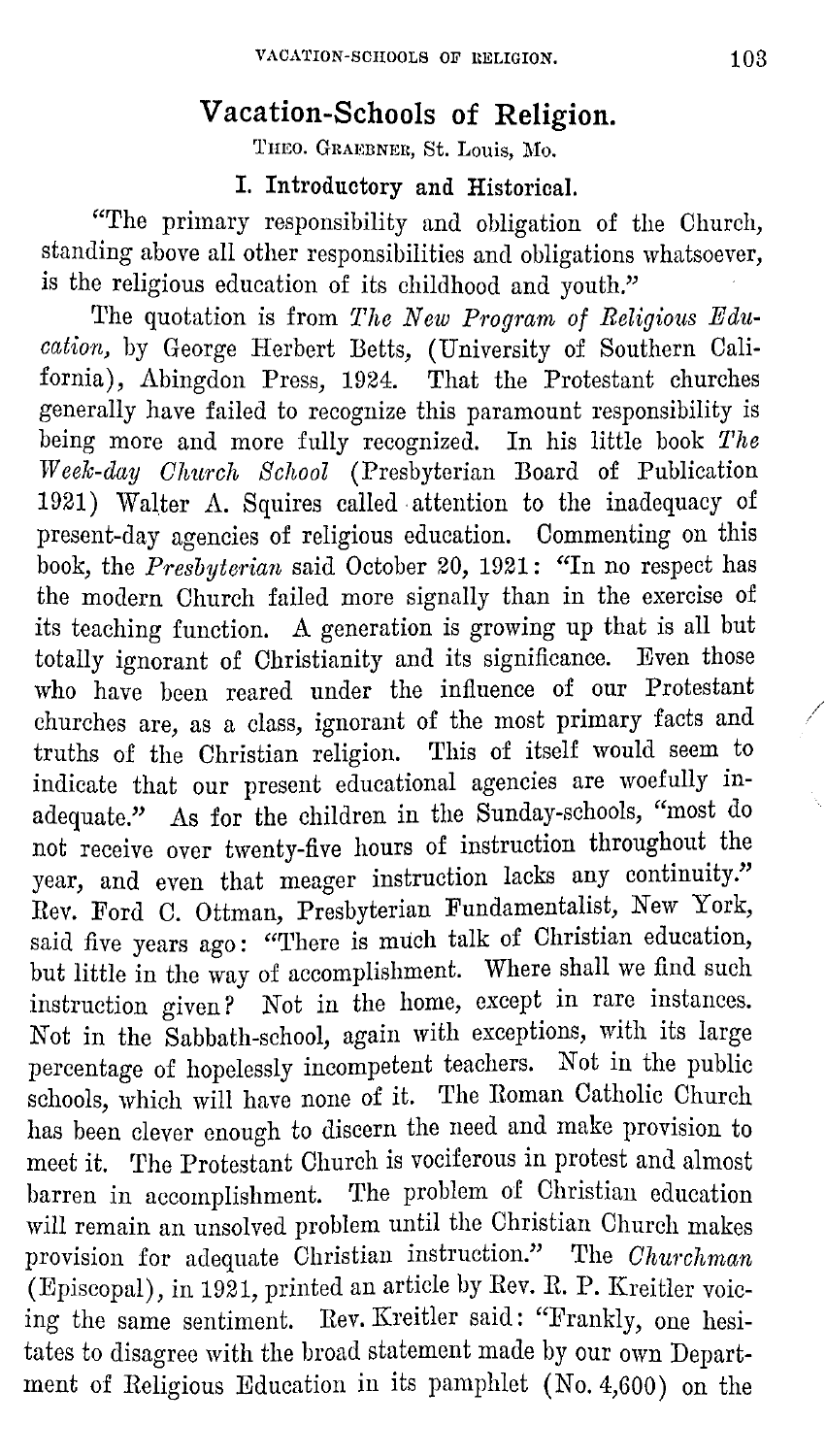general subject of this article; but it is wholly true to say: 'It ls generally conceded that the Sunday-school of the past has beell a failure.' Although it is quite possible to admit, the pamphlet goes on to say, that 'few will deny that the Sunday-school is totally unequal to the task of meeting the needs of the rising generation for religious training and instruction.'"

Two measures have during the past ten years been marked within the American churches in order to supplement the Sundayschool. They are designated generally as the Week-day School of Religion and the Vacation Bible School. With the former, which calls for the release of children from public school hours one period a week, we are not now concerned. Our subject is the Vacation School of Religion, and the availability of this means of instruction for children over which our Church has spiritual supervision. The Vacation Day-school is not a new institution in the American Lutheran churches. While it has been an experiment for two decades at most among any of the Reformed communions, the Swedish and Norwegian Lutherans have had summer-schools of religion ever since the beginning of mass immigration. In the Norwegian Synod and in the Augustana Synod they were known as "parochial schools," "Menighedsskole," "Sommarskola," or "Swede school." In 1860 — sixty-seven years ago — the Augustana Synod had 18 "parochial schools," and these schools, if we are correctly informed, were "Church Vacation Day-schools" from their very start. They made slow progress during the first three decades of the history of that synod. Beginning with 1890 and continuing for thirteen years, the Swedish Vacation Day-schools grew very rapidly in number, strength, and influence. In 1902, just about the time when the first attempts were made to introduce the Church Vacation Day-school into the Reformed churches, the Augustana Synod could report 3,847 weeks of Vacation Day-school, attended by 21,900 scholars, who were taught by 577 teachers. That year proved also to be the climax. Since 1903 this institution has been decreasing both in number of weeks and of scholars. The last report available shows that in 1920 there were only 256 congregations having Vacation Day-schools, with a combined number of weeks amounting to  $1,485$  and of scholars to  $8,895$  - a mere shadow of what it used to be. The failure of the Church Vacation Day-school in the Augustana Synod is ascribed by a writer in the *Lutheran Companion,* 1922, to the following causes: 1) Lack of religious interest on the part of the parents for their children; 2) wrong conception of the purpose of the Church Vacation Day-school;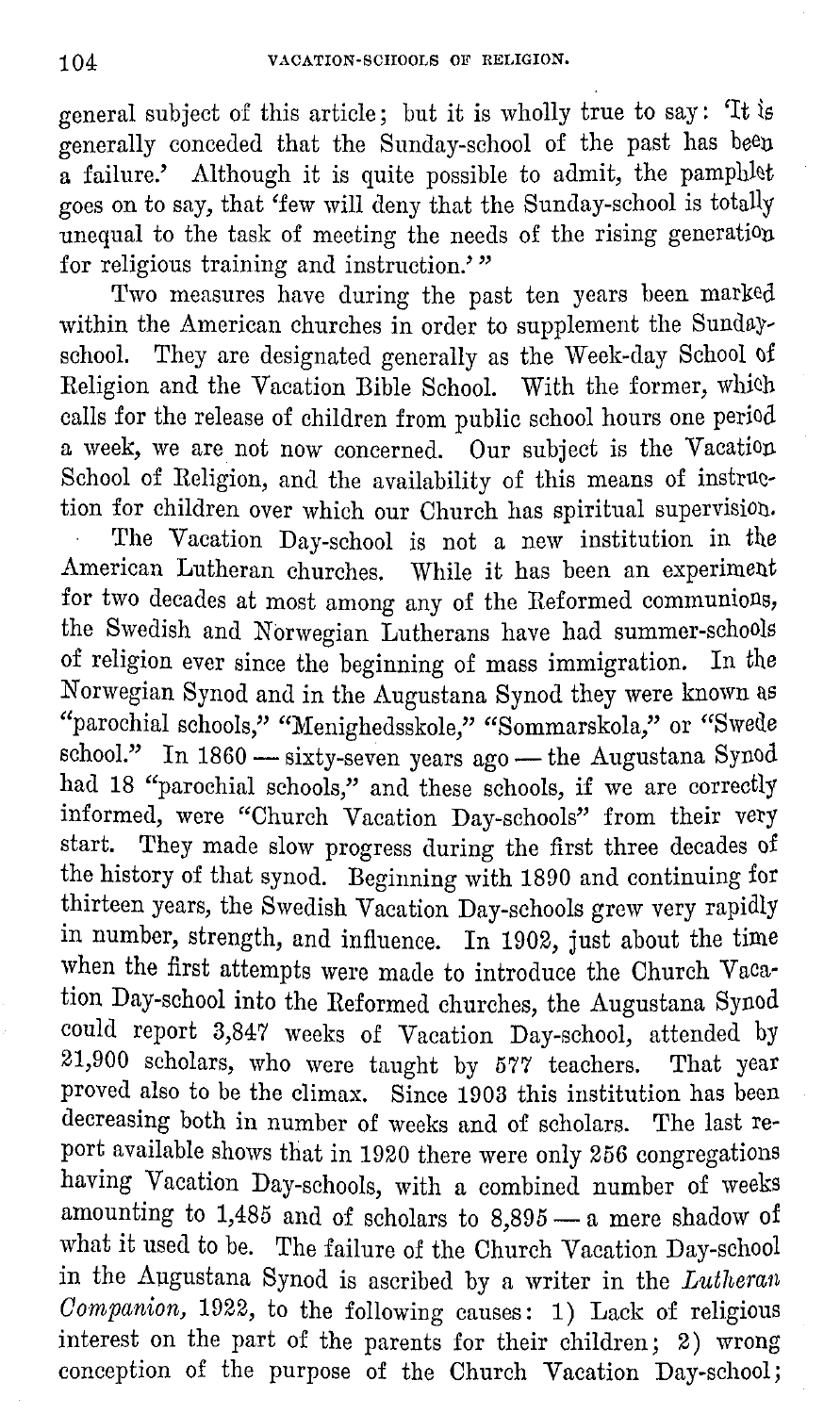3) the common belief among Christian people that the Sundayschool gives sufficient religious instruction to the children; 4) the rapid disappearance of the Swedish language in the home, the Sunday-school, and the church; 5) lack of system - principles and the programs - in the Church Vacation Day-school; 6) lack of suitable text-books and other essential school materials; 7) lack of competent teachers.

The Norwegian Synod likewise, for many decades, regarded the summer-school as the sheet-anchor of its religious instruction. Its Normal School at Sioux Falls trained scores of teachers who devoted themselves entirely to this work. (In pioneer days public schools kept about six months in the year, and the other half year could be given to the "parochial school.") The decline of the institution among the Norwegians is probably due to the same causes as among the Swedes. We would, however, in the case of both the Norwegian and Swedish Vacation-schools, instance as another cause of decline the lengthening of the public school course to nine months ( instead of six), which resulted in a curtailing of the time available for the work of trained summer-school teachers.

In our own Synod, and in the Synodical Conference generally, the summer-school has never held the position of eminence as in the Scandinavian synods. From the beginning our churches have had Christian day-schools, paralleling the public school system of sec-<br>uler instruction, teacher with deily religious instruction. This ular instruction, together with daily religious instruction. ideal means of childhood training is experiencing a strong upward turn, both in numbers and in quality of instruction, within the past five or six years, and no one in our Synod could probably now be found who would propose that we abandon the daily year-round Lutheran school and substitute the vacation school. On the other hand, it should be recognized that the Vacation-school has been an established institution in our Synod for many years. Many of the *Gemeindeschulen* formerly listed in our statistics were, in fact, either Saturday- or Vacation-schools. The following statistics have been supplied through the kindness of Statistician Eckhardt: 897 Saturday-schools, 20,264 pupils, 769 pastors teaching.

# **II. Establishment of a Vacation-School.**

It may be possible for us to gain some practical hints for the inauguration and conduct of a Vacation-school of Religion from the following report of a Presbyterian minister, Rev. Lathem, of Chester, Pa. Preparation was made: "First. By preaching a number of sermons, six or seven, in which the prevailing ignorance of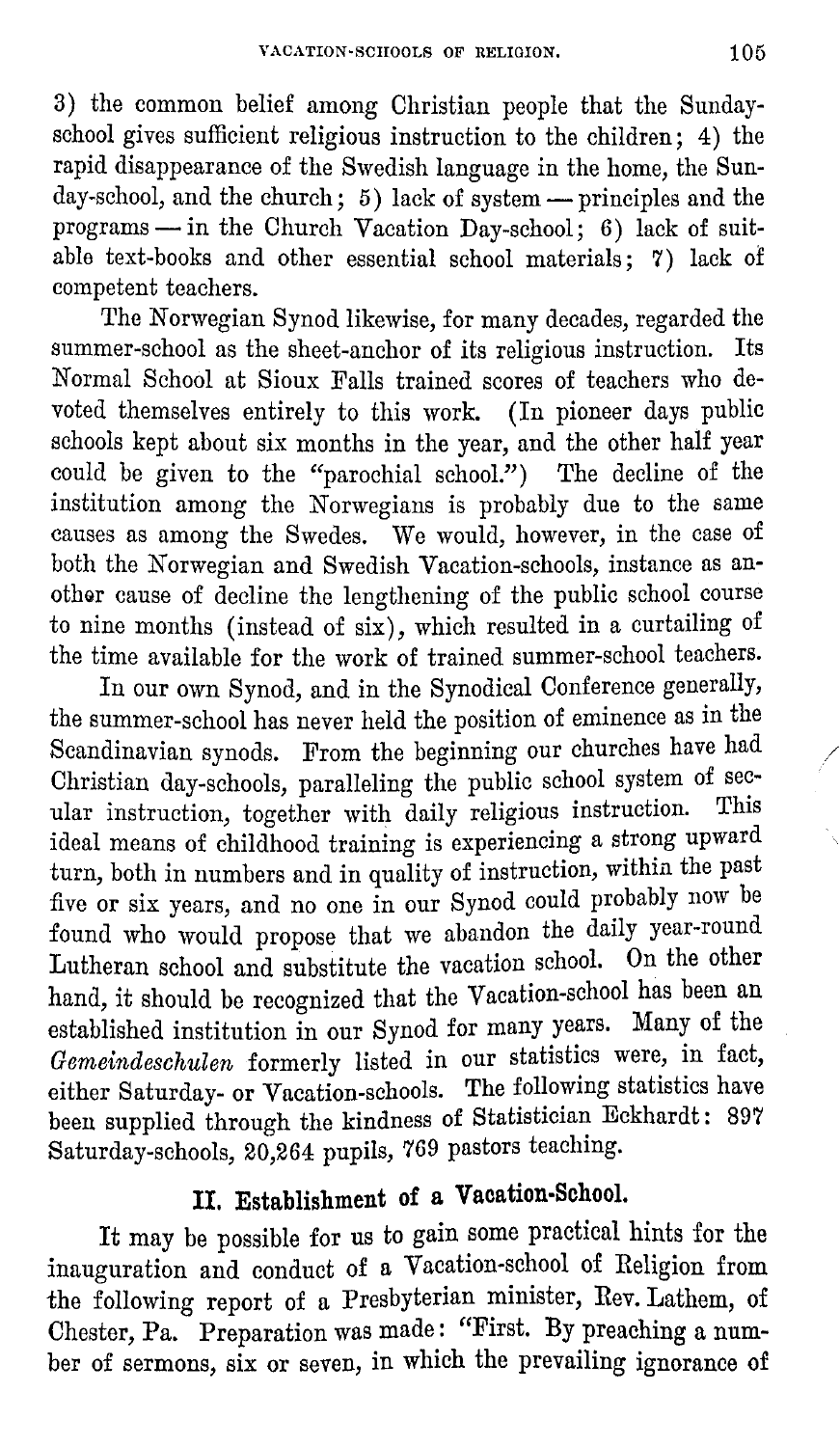the Bible was set forth, the necessity of knowing it; and it was shown that this could be done only by making the Book the subject of study, recitations, tests, reports, etc., the same as in public schools.

"Second. The pastor canvassed every family connected with the church where there were children and young people, note-book in hand, personally set the need before them of their children becoming acquainted with the Word of God; secured promises from all who were willing to make the same, that they would remain home during the month of July and send their children to the school.

"Third. Frequent announcements were made, and everybody was encouraged to talk about it and to look forward with expectation. The outcome was awaited with considerable anxiety.

"The enrolment during the first year was 193; average attendance, 163.

"In every respect it was like a public school, except the textbooks, which were either the Bible or books that set forth its history, geography, or leading principles."

On Friday night of the fifth week the school closed its first session. A public exercise, in which each class had ten minutes assigned, to show parents and friends something of what they had learned, revealed to all present how much can be accomplished in five weeks of five days each, and three hours a day, of consecutive effort.

# III. **General Scope.**

The *raison d'etre* of the Vacation Religious School has been stated as follows by a Swedish Lutheran writer: "Each congregation should have one in order that the work of the Sunday-school may be supplemented and the religious education of our youth, at present universally inadequate, be enlarged and conducted according to the best educational methods. Why should we allow onefourth - more or less - of the child's year to be spent in idleness and then complain of lack of time to teach him religion? The program of the public school leaves the children idle for three months each summer. Isn't this the great opportunity of the Church to recruit its own ranks and Christianize the growing generation? Why should we not bring together the three great factors --- idle children, unoccupied churches, and willing teachers (students and public school teachers) — and use them in the Church Vacation Day-school to the upbuilding of the Kingdom and the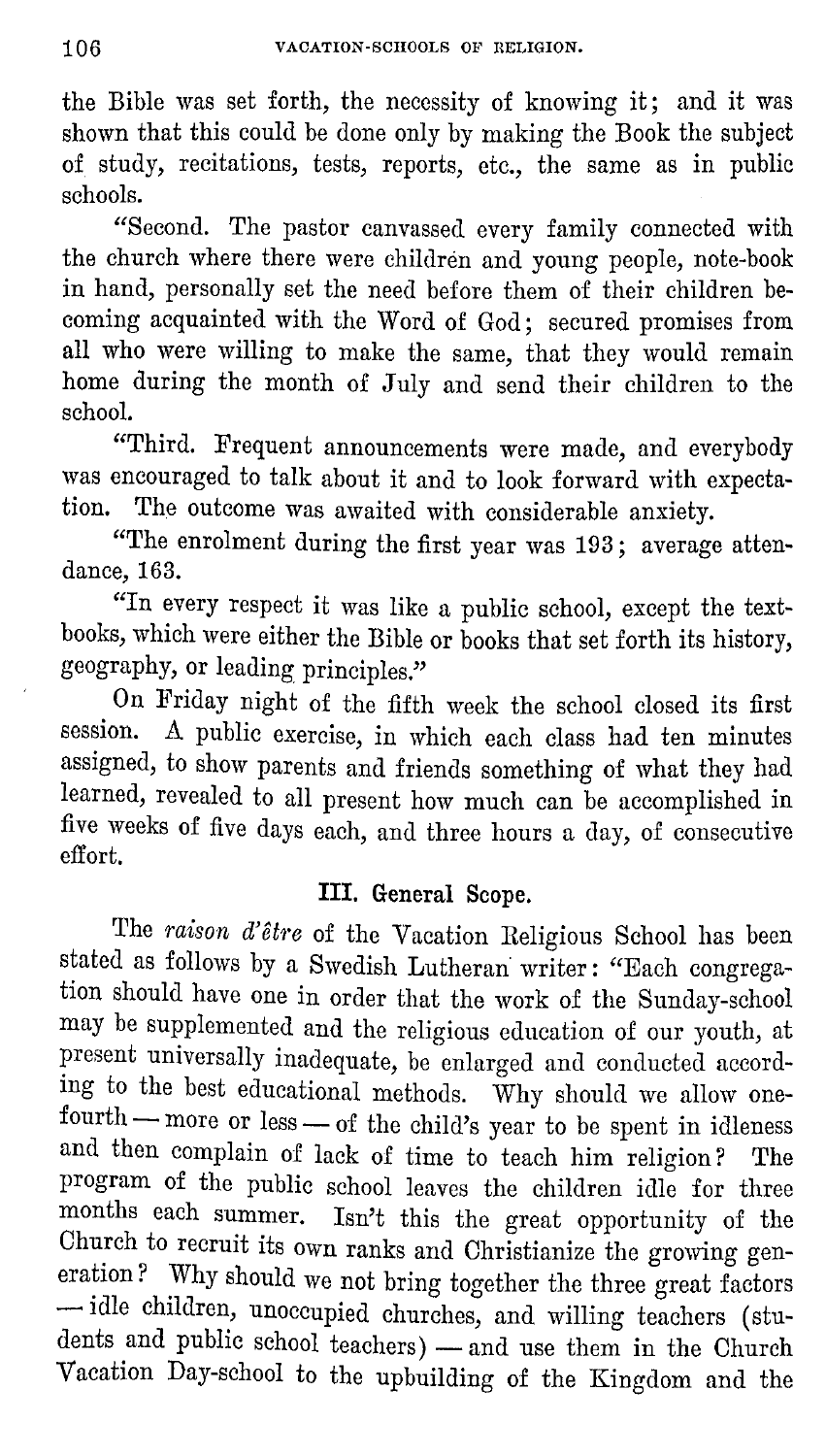saving of childhood and youth? A Vacation Religious Day-school of six weeks, for three hours a day, is equal in point of time alone to three years of ordinary Sunday-school instruction as the average Sunday-school is conducted to-day."

# **IV. Purpose.**

At this point certain perplexing problems begin to rise into view. We have congregations with daily parish schools, with Sunday-schools, with both day-schools and Sunday-schools, with Saturday-schools, and with Sunday- and Saturday-schools, and in each of these categories we easily recognize conditions which will affect not only the method, but the very purpose of the Vacation-school.

The following principles may be accepted as  $\text{basic:}$  -

1) The Vacation-school must never be urged as an adequate substitute for the regular Christian day-school.

What it lacks is the permeation of the child's entire school instruction and discipline by means of the Word of God; the daily religious instruction throughout the school-year; adequate textbooks and trained teachers. While the lack mentioned last can be overcome in course of time, the first two deficiencies are, by the very nature of the case, inherent in the Vacation-school.

2) The Vacation-school is an efficient substitute, within certain limits, for the Sunday-school.

It is a *school,* with school atmosphere and program, while the Sunday-school session is to a large extent a "children's service." It supplies instruction connected through consecutive days of the week, while the Sunday-school is handicapped by the six days of non-Christian education which intervenes between sessions.

It is handicapped, however, as compared with the Sundayschool, by a lack of text-books. As for a teaching staff, it will have a slight advantage over the Sunday-school if the forces available during the summer months are employed. (See *sqq.)* 

3) The Vacation-school must not duplicate the instruction material or the program of either the day-school or the Sundayschool, since in its very constitution it partakes too little of the pedagogical scope and even method of either.

4) Where a regular day-school is established, the Vacation $s$ chool should be regarded  $-$ 

a) As a missionary institution ( for pupils not enrolled in the day-school); or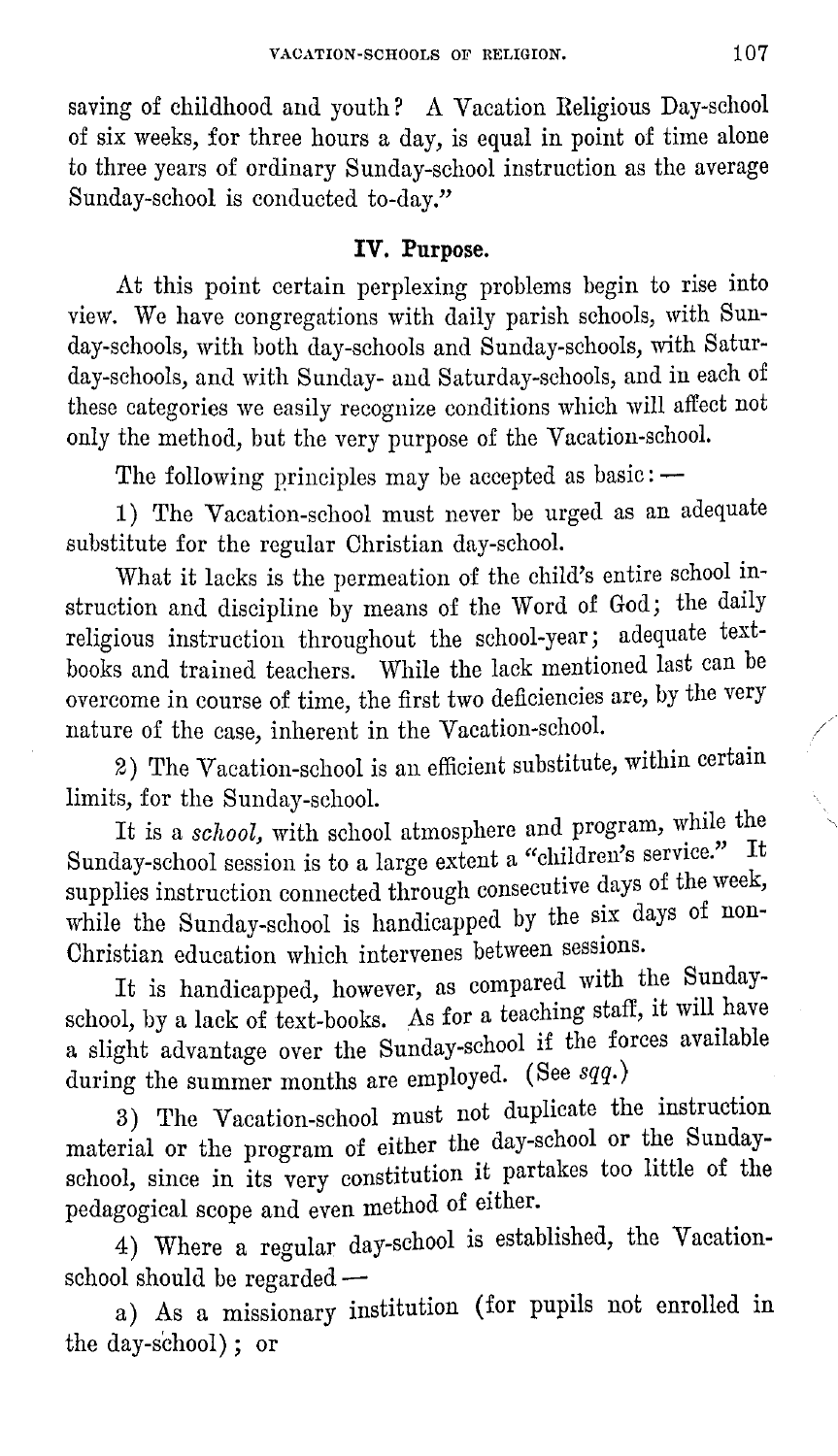b) as a supplement to, or introductory course of, the instruction preparatory for confirmation (for children who have either had insufficient preparation in the day-school or have attended only Sunday-school) : or

c) both a) and b).

#### **V. The Pupils.**

The pupils instructed in the Vacation-school will accordingly be $-$ 

a) The Sunday-school pupils. In this case the need of a separate course, differing from the Sunday-school in method, subject, matter, and text-material, is apparent.

b) The missionary material of the neighborhood, not enrolled. in any institution of the Church (either Sunday-, Saturday-, or day-school).

c) Backward students in the upper classes of the day-school  $\sim$ or such as have for any reason failed to receive adequate instruction. there (vacancies, poor teachers, language question) - preparing for confirmation.

d) Introductory course for confirmation class, where the Church has only a Sunday-school and only a year's course of preparation for confirmation.

e) The children of missionary congregations which cannot be served by the missionary in charge (preaching-stations); in which case the missionary would reside in the field for the months given to summer-school work, or a student would be placed in charge.

f) Children of all-English congregations which desire some work in German, and *vice versa.* 

#### **VI. The Teachers.**

Where the enrolment is small ( up to 25 or 30), the pastor will probably be the teacher. He may find help by securing the assistance of public school teachers on vacation and at leisure; theological students; students from our Normal schools; the more efficient Sunday-school teachers. Such assistance, of course, becomes necessary when the school runs above 25 or 30 in enrolment.

## **VII. Course.**

In view of what has been submitted under Section 5 about the scholars who come into consideration, it is clear that the course and methods of the Vacation-school will vary considerably, no two schemes really being available for the various types of enrolment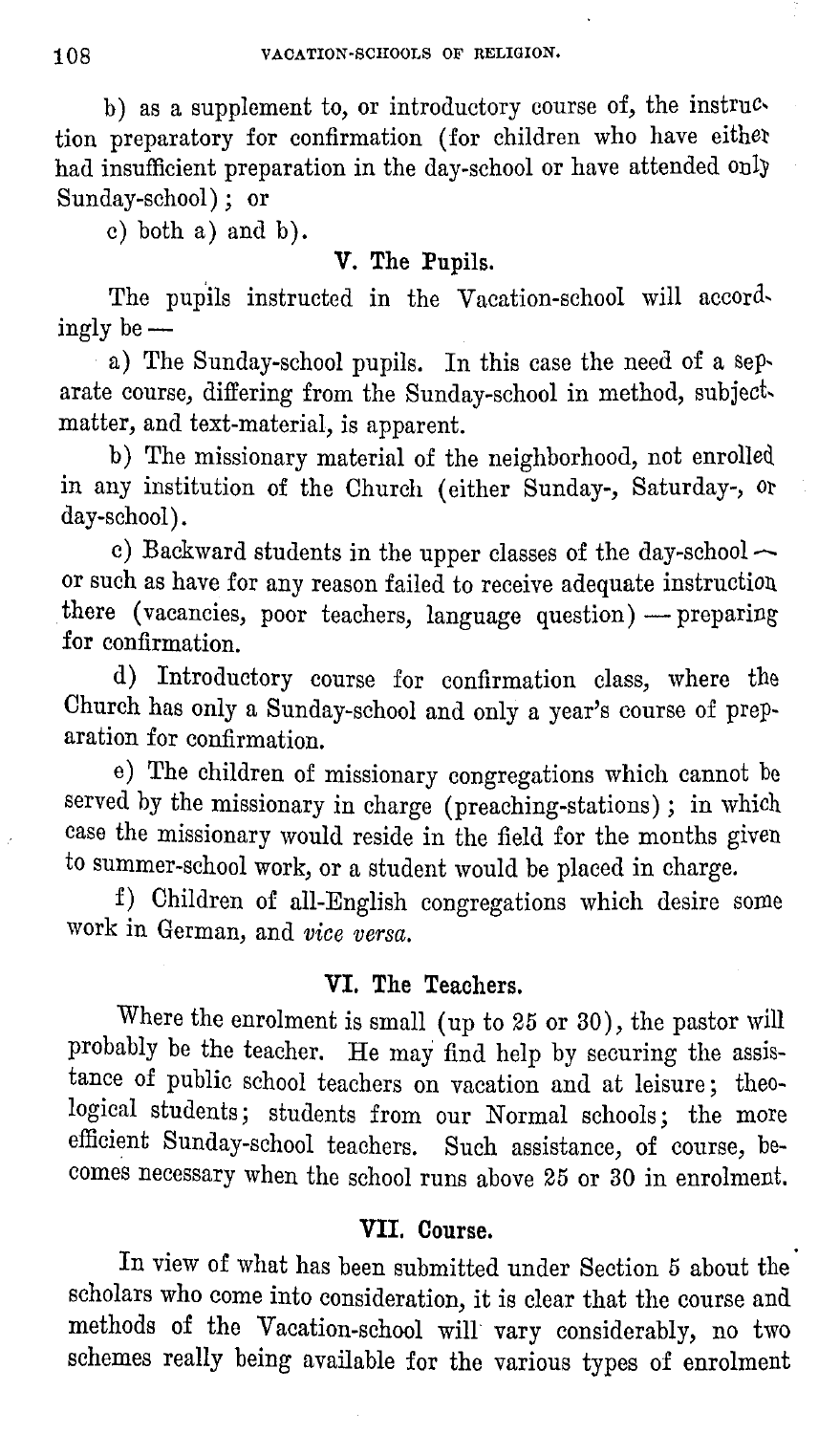there sketched. In suggesting the distribution of religious branches and activities herewith appended, we have in mind a Vacationschool of Religion which supplements, or is a substitute for, regular Sunday-school work, because in practical importance this need comes first. The educator will easily perceive the pedagogical principles basic to the distribution of work here recommended. It may not be amiss to say that the experience of the writer, during his summers of Vacation-school Work while a member of the Norwegian Synod, is here drawn upon.

We have in mind a Vacation-school taught by two teachers with five sessions a week,  $9 \text{ A}$ . M. to  $3 \text{ P}$ . M., for six weeks.

The various types of instruction which enter into a course of summer-school may be summarized as: Memory Work (Scripturetexts, Catechism, Prayers), Catechetical Instruction, Bible History, Hymns, Hymn Tunes, Report on Sermons, History of the Reformation, History of the Missouri Synod, Biblical Geography, Churchyear. As distributed over a school of eight grades, this material may appear as follows: -

*Grade*  $1:-$ 

Text of Commandments and of Creed; the Lord's Prayer. Bible stories. Five Scripture-texts.

Children's prayers.

First stanza of five children's hymns.

Singing of hymns.

 $Grade 2: -$ 

Catechism and Bible stories combined with 1.

.Additional prayers and first stanzas; five additional Scripture-texts. Hymn tunes.

ł

*Grade 3:-*

Luther's explanation of the Ten Commandments.

Five children's hymns.

Pive Scripture-texts.

Morning and evening prayers.

Bible stories.

Singing.

*Grade 4:-*

Luther's explanation of the Creed. Words of institution of Baptism and the Lord's Supper.

Five Scripture-texts.

Pive other children's hymns.

Review of prayers learned in 1-3.

Bible stories.

Singing.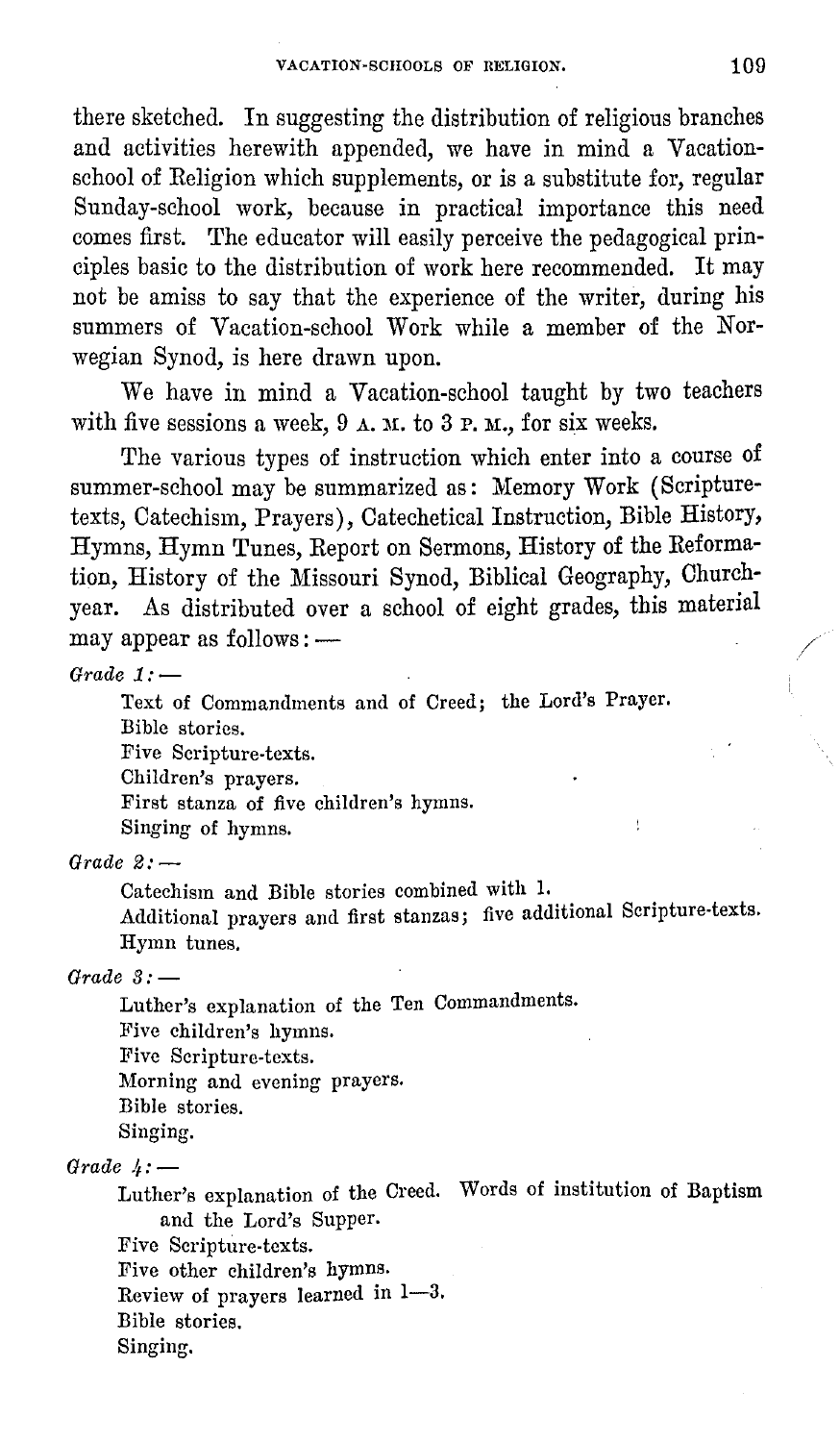$Grade 5:$ Luther's explanation of the Lord's Prayer. Full texts of Holy Baptism. Five Scripture-texts. First stanzas of ten hymns. Prayers on entering and leaving church. General Confession. Report on Sunday sermon (Monday work). Memorizing of titles of books of New Testament. Reading of gospel selections. Outline of life of Christ. Outline of geography of Palestine (New Testament age). *Grade*  $6:$  — Full text of the Lord's Supper. Proof-texts under Ten Commandments. Catechetical treatment of Ten Commandments. First stanzas of ten additional hymns. Reading of Gospel selections (with 5). Outline of life of Christ (with 5). Review of all prayers. Memorizing of titles of books of Old Testament to prophets.

Report on Sunday sermon (Monday work). Outline of geography of Palestine (New Testament age) , Life of Luther.

#### *Grade 7:-*

Review of Catechism. Catechetical treatment of Creed. Proof-texts under First and Second Articles. Ten hymns. Memorizing of Old Testament prophets. Reading of gospel selections ( with 5 and 6) . Outline of life of Christ (with 5 and 6). Report on Sunday sermon (Monday work). Outline of geography of Old Testament world. Life of Luther ( with 6).

(NOTE. - Material changes in the above-listed subject-matter are indicated if the scholars in view are those of Groups c) and f) under Section 5.)

#### *Grade 8:-*

Review of Catechism (with 7). Catechetical treatment of Creed. Proof-texts under Third Article. Selected Psalms (1, 23, 46,103). Ten additional hymns. Reading of epistle selections. Outline of life of St. Paul. Report on Sunday sermon. Outline of geography of Old Testament world. History and organization of the Missouri Synod.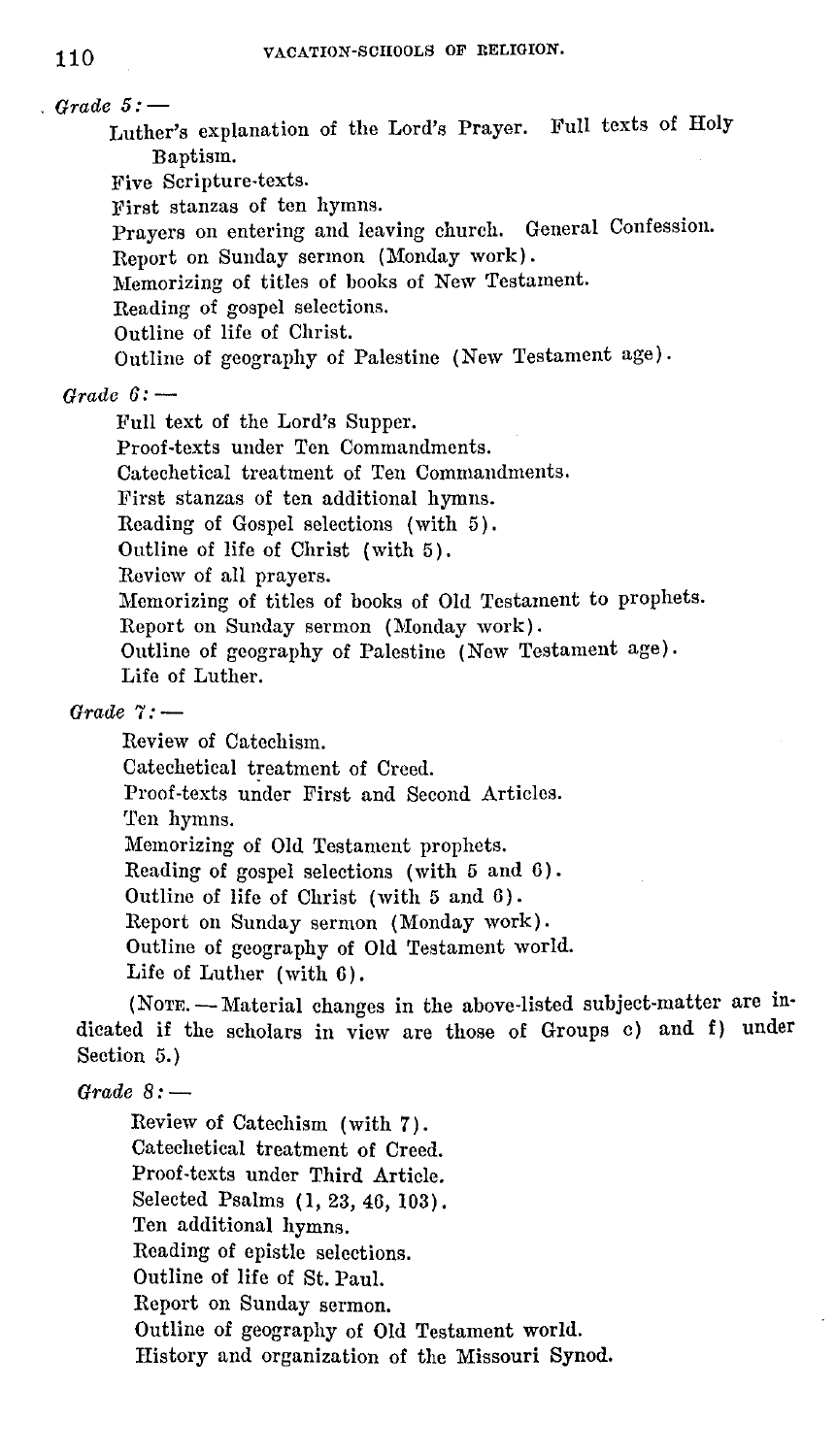#### **Program.**

The application of a few general principles is attempted in the following.

The order in which, roughly speaking and with observance of the laws of fatigue and variation, the faculties of the child should be employed in following so diversified a program as above suggested, may be stated thus: Memory, Reason, Perception, Assimilation, Self-expression. In accordance with this scheme we should have the following sequence in the daily program: --

*After the opening devotion:* -

Recitation ( Catechism text; Scripture-texts). Catechetical instruction. Bible reading and Bible stories. Biblical geography. Singing.

In the afternoon: --

Recitation of prayers and hymns. Catechetical instruction. **Singing.**  Report on Sunday sermon. Life of Christ. Life of St. Paul. History of Synod. Singing.

## **Lesson Material.**

The lesson material used in the Vacation-school of Religion should by all means be different from that in the Sunday-school when the latter is being supplemented by the Vacation-school, the children being the same in both courses. Simply to duplicate the course of the Sunday-school would be a waste of time if the Sundayschool has any value at all, - and it surely has, - and would, even with a low-grade Sunday-school, throw this institution out of gear.

At a joint meeting of the General School Board and of the Sunday-school Board held three years ago steps were taken to provide material also for use in Vacation-schools.

## SCHEDULE 1.

We have accordingly available for Vacation-schools: --English Bible. Luther's Catechism, tract edition. *Sunday-school Ilymnal. Ev. Luth. Ilyrnn-book,* with tunes. Stellhorn-Kuehnert, *Elementary Bible History.*  Loose-leaf form of the same text.

- 3